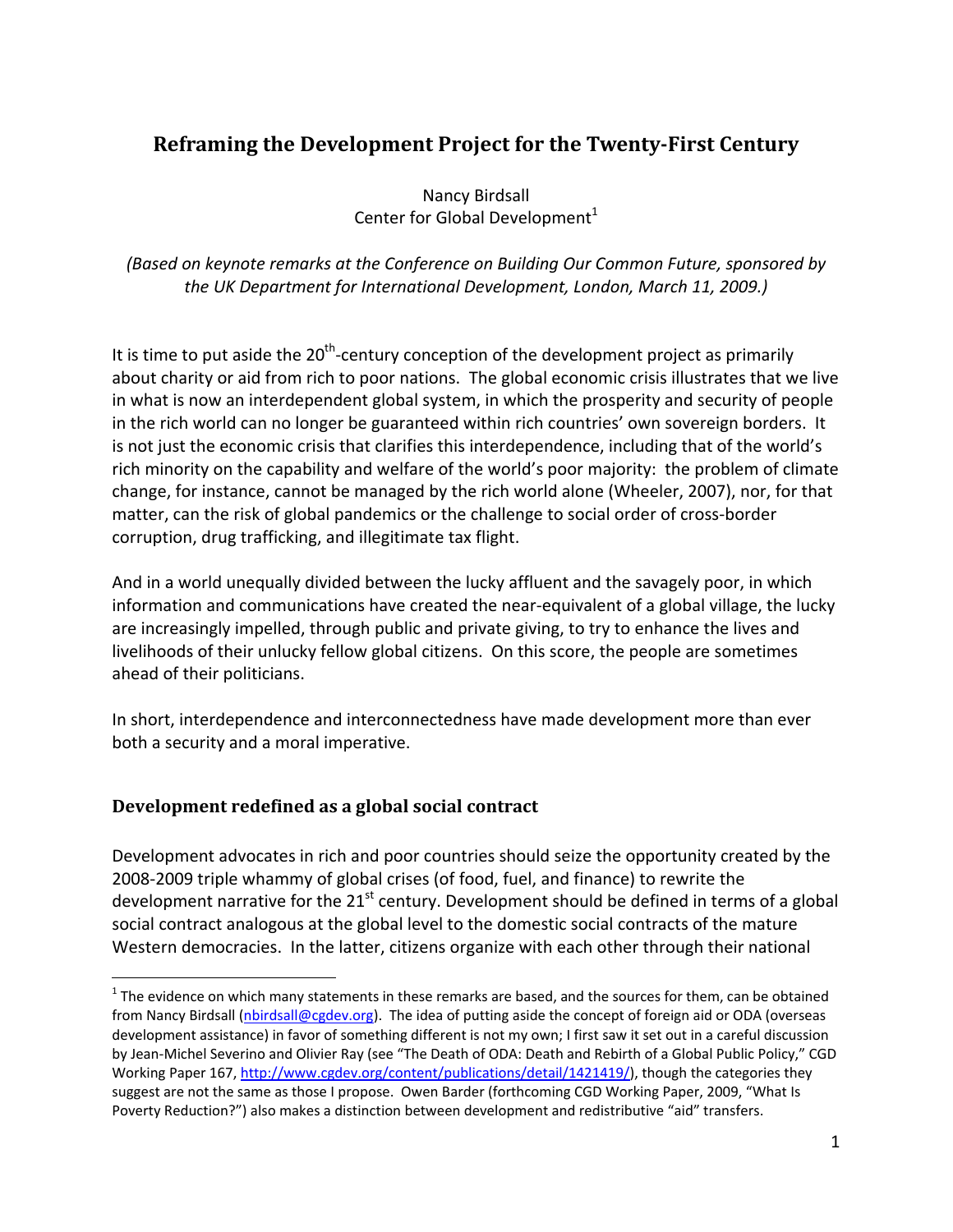and local governments to minimize inequalities in access to education and health care, to provide for unemployment, old age, and other forms of social insurance, and to regulate and supervise market functions, including banking and finance, that are subject to excesses due to inherent market failures. Through a political process, these functions and services are financed by taxes and deployed through agreed‐upon allocation of expenditures. Using the domestic social contract as an analogy is not perfect, but note that in federal systems, where local governments lack the financing or institutions to provide basic services, central governments provide financing and institutional support in the interests of their countries' overall medium‐ term prosperity and cohesion, just as donors do for some countries in the interest of global prosperity and cohesion; and that within countries, although many functions such as education and maintaining roads are largely managed locally, others such as financial regulation cannot be completely and effectively managed without some central role—again, analogously to the distribution between national authorities and globally coordinated rules.

## **Three broad objectives of development programs**

The development project or contract across and within countries addresses three broad objectives. Note these are not objectives of the rich world only; they are objectives implicitly, if not explicitly, shared by citizens of the developing world and in most developing countries by the political, religious, and intellectual leadership.

#### *Transformation*

The objective, through economic development and state‐building, is transformation of developing countries into middle‐class societies in which citizens hold their governments accountable for provision of physical security and basic social services. This objective is addressed primarily through investments meant to increase economic growth and livelihoods, including in physical infrastructure, and investments to build more competent and responsible state institutions. A good indicator of progress in transformation is a growing middle class that has the economic heft and consequent political voice to hold government accountable for the domestic social contract—a middle class that pays taxes, that is not primarily reliant on government and state jobs but generates wealth and income through private‐sector activity, and that demands from government good schools, a level playing field, protection of property rights, and the right to throw out incompetent and corrupt officials. Most of all, an indicator of transformation at the societal level is the ability and willingness of a state to participate in the global system and play by its rules.

Investing in transformation from outside is a risky and long‐term development effort. As with venture capital, not all investments will bear fruit, and because results take time, investors must be persevering and patient. Development efforts in failing and fragile states, particularly those emerging from the trauma of internal conflict or violent regime change, are particularly risky, but the costs of preventing instability and conflict are minimal compared to the human and financial costs of intervening after the fact to support the rebuilding of competent state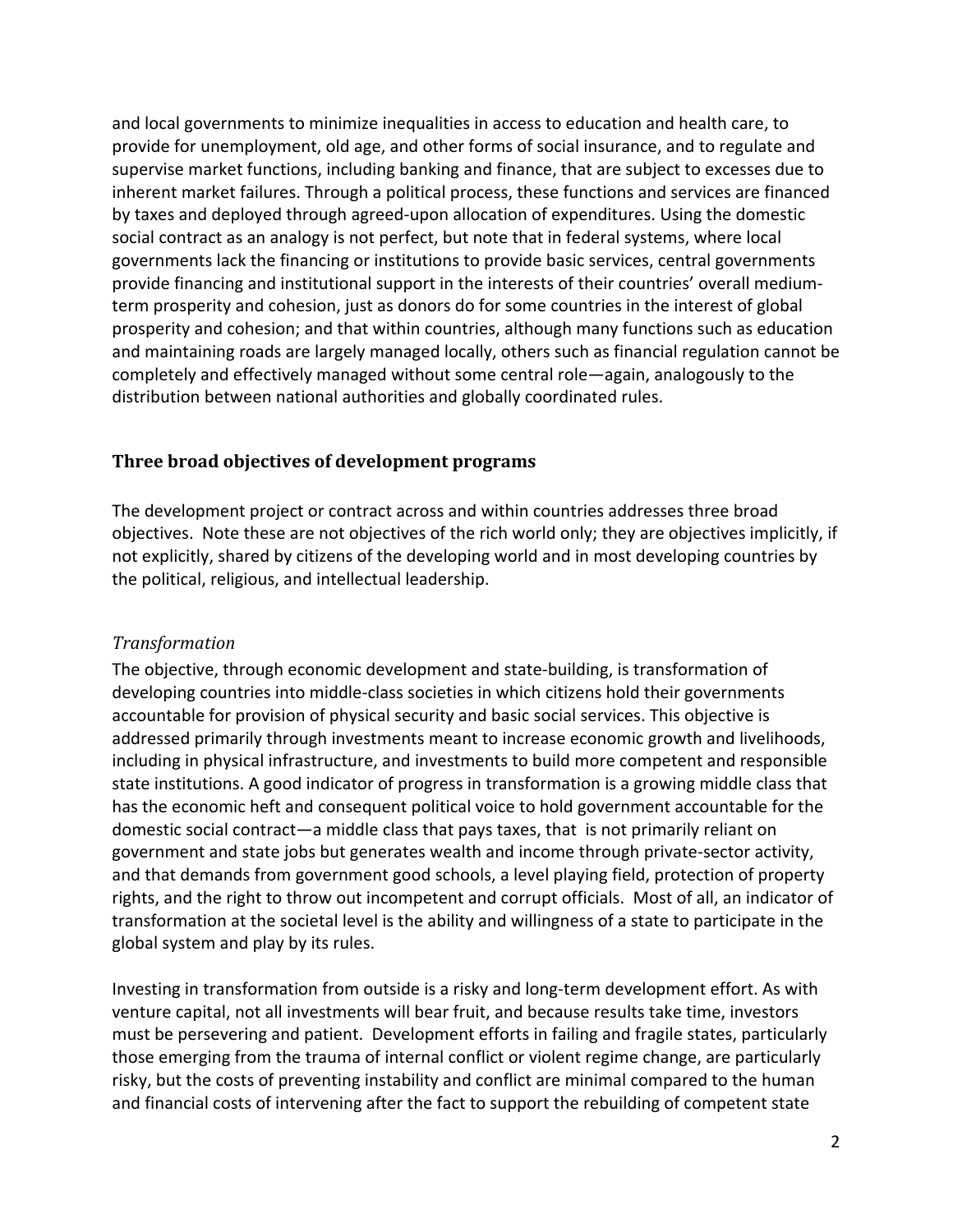institutions. Even investments in well-run and responsible but low-income states (in agriculture, infrastructure, expenditure, tax systems, and so on) will not all work, nor will they all be any more free of incompetence and corruption on the part of recipient partners than is often the case with similar investments in the most mature economies.

Short‐term indicators of results or success in the business of transformation are elusive. In the medium‐term, in addition to a middle‐class indicator, simple indicators of success would be poverty reduction, growth itself, and the degree to which growth is shared. But attributing these economy‐wide outcomes to "development" interventions such as external financing of public investments in roads and schools or support for building legal institutions or better management of tax systems is extraordinarily difficult. In fact the evidence that traditional "aid" for investment, budget and sector‐wide support, and so on enhances growth is weak, and perhaps for that reason taxpayers in rich nations are less likely to embrace investments in transformation than transfers that more obviously address the immediate and obvious education and health needs of people. The only possible exception is peace‐building—an early and sometimes necessary step in state-building in post-conflict settings; the logic of supporting peace‐building and peacekeeping in Liberia and Sierra Leone has been relatively easily accepted by American and British taxpayers and legislators. Perhaps it is for that reason that a greater share of transformation investments compared to investments in social services for people has generally been supported by the multilateral compared to bilateral development institutions, suggesting one case for governments in the rich world to deploy some of their development resources through multilateral institutions.

#### *Solidarity*

It is solidarity with people that impels substantial transfers for humanitarian and emergency help after wars and natural disasters. The solidarity objective also motivates international support for transfers to reduce poverty and hunger, infant and child mortality, and needless exposure to the suffering of preventable disease, as well as to finance minimal access to health, education, and savings and credit (through microfinance programs) for people regardless of income, gender, ethnic status, and so on. Solidarity programs seem to be more easily understood and broadly endorsed by taxpayers in rich countries, because they help people and possibly because it is easier to "see" results; the evangelical movement in the United States has been particularly supportive of health programs in poor countries and of debt reduction on the grounds that high debt service was undermining the ability of poor countries to finance health and schooling and other services with an immediate and clear impact on people's lives.

In fact, the effectiveness of development transfers in support of solidarity objectives is relatively easy in principle to demonstrate; in the case of large public health programs which have had systematic impact evaluations, it has been demonstrated well. Also, for many interventions in education, health, and other areas, it is relatively easy to link external transfers to progress; the Global Alliance for Vaccines and Immunization (GAVI), for example, pays a bonus for each additional child immunization in some developing countries. For the solidarity objectives that are relatively easily measured and globally agreed‐upon (increase access to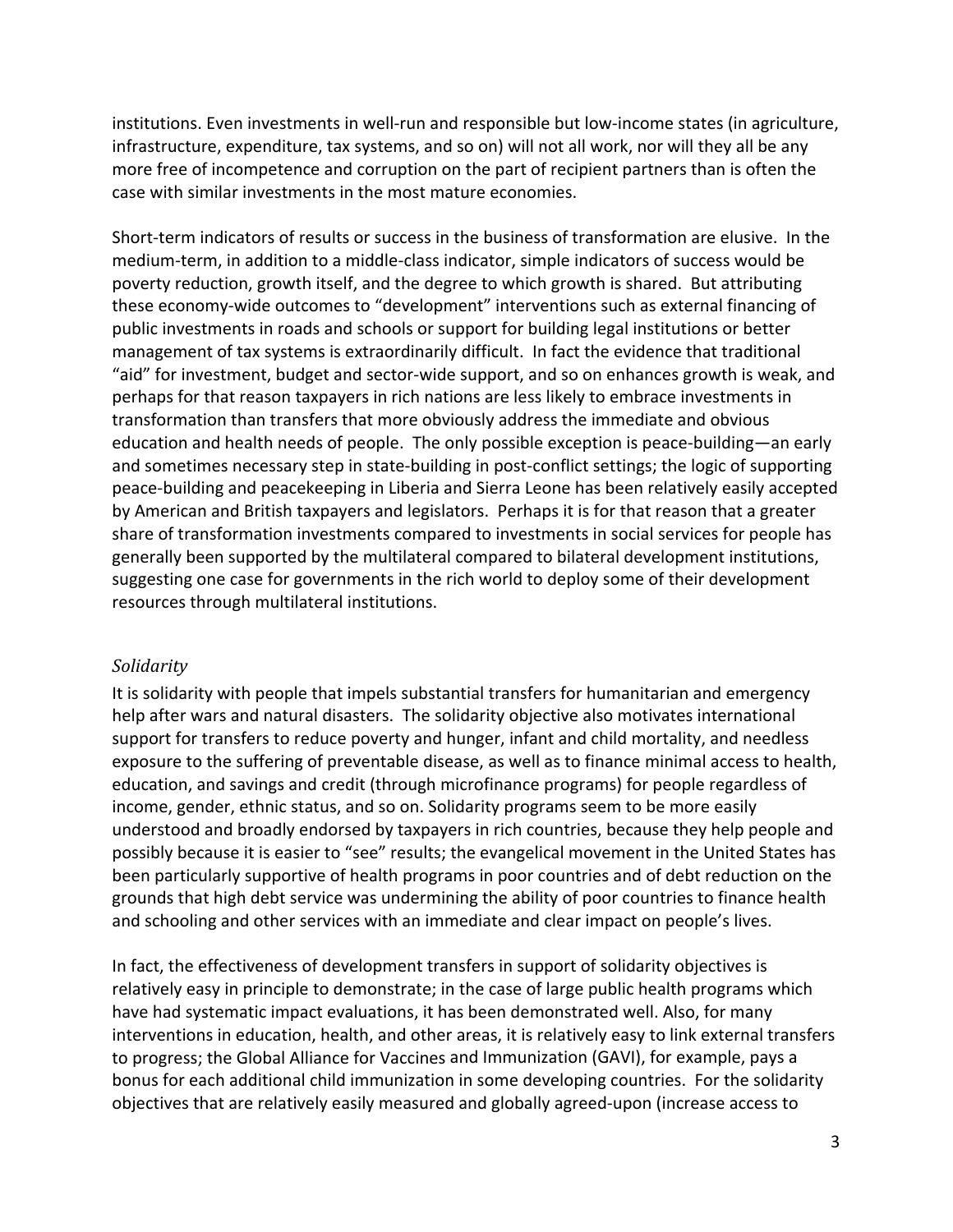education, reduce infant mortality) I have become a believer in such outcome-based transfers, without restrictions on the policies or program inputs of recipient partner governments, as a vehicle for external supporters to make recipient partner governments accountable to their own citizens for announced and agreed‐upon outcomes rather than to the donor countries, while also making donor governments fully accountable to their own taxpayers for outlays tied to results.

For taxpayers in the rich world, I suspect that much of the appeal of the Millennium Development Goals, for all their shortcomings as a complete development agenda, is that they are primarily about attaining solidarity *ends*—to reduce poverty, improve health, increase education—in contrast to the *means* of economic growth and state‐building that advance those ends through the more elusive and less attributable (but in many ways far more fundamental and sustainable, and more likely to allow eventual exit of development "donors") economic, political, and social transformation. And of course the MDGs have had the advantage of increasing the effort to measure progress against key solidarity objectives of development, though some would justifiably like to see add other measures of well‐being—from a measure of learning instead of grades of school completed, for example, to a broader measure of well‐ being than can be captured well by income poverty—and some would like to add MDGs that would require attention to results against the transformation objective.

#### *Protecting the global commons*

Because of the increasingly apparent and large risks of climate change to people's well‐being in the developing world, a third objective of the development project has gotten increased attention by the development community in the last decade. The reality is that many global public goods and bads, poorly managed, tend to have asymmetric effects, failing to help or harming poor countries more than rich countries and poor people more than rich people, regardless of country. This is obviously true of the costs and risks to people everywhere of unmanaged pandemics, forest, fisheries and biodiversity losses, and illegal narcotics and sex trafficking. It is also true of less tangible aspects of the global commons, including the global trading system and a well-regulated global financial system—which can equally be thought of as part of the global commons. Finally it is the case that the poor lose out because global public goods of potentially substantial benefit to them—from agricultural research and development for dryland and root crops to solar‐powered battery technologies—tend to be even more underfunded than public goods in general.

One characteristic of the global commons is that much investment of potentially great benefit to people in the developing world could be made within rich countries—and yet could be considered "development" spending. At the Center for Global Development, among our recommendations for a development agenda to the incoming Obama Administration is for the U.S. government to build on U.S. scientific and business prowess and invest far more at home in energy, health, and agricultural technologies that could change lives of people in low‐income countries. A mechanism for increasing investment in global goods of particular benefit to the poor by the private sector is the Advance Market Commitment, under which government and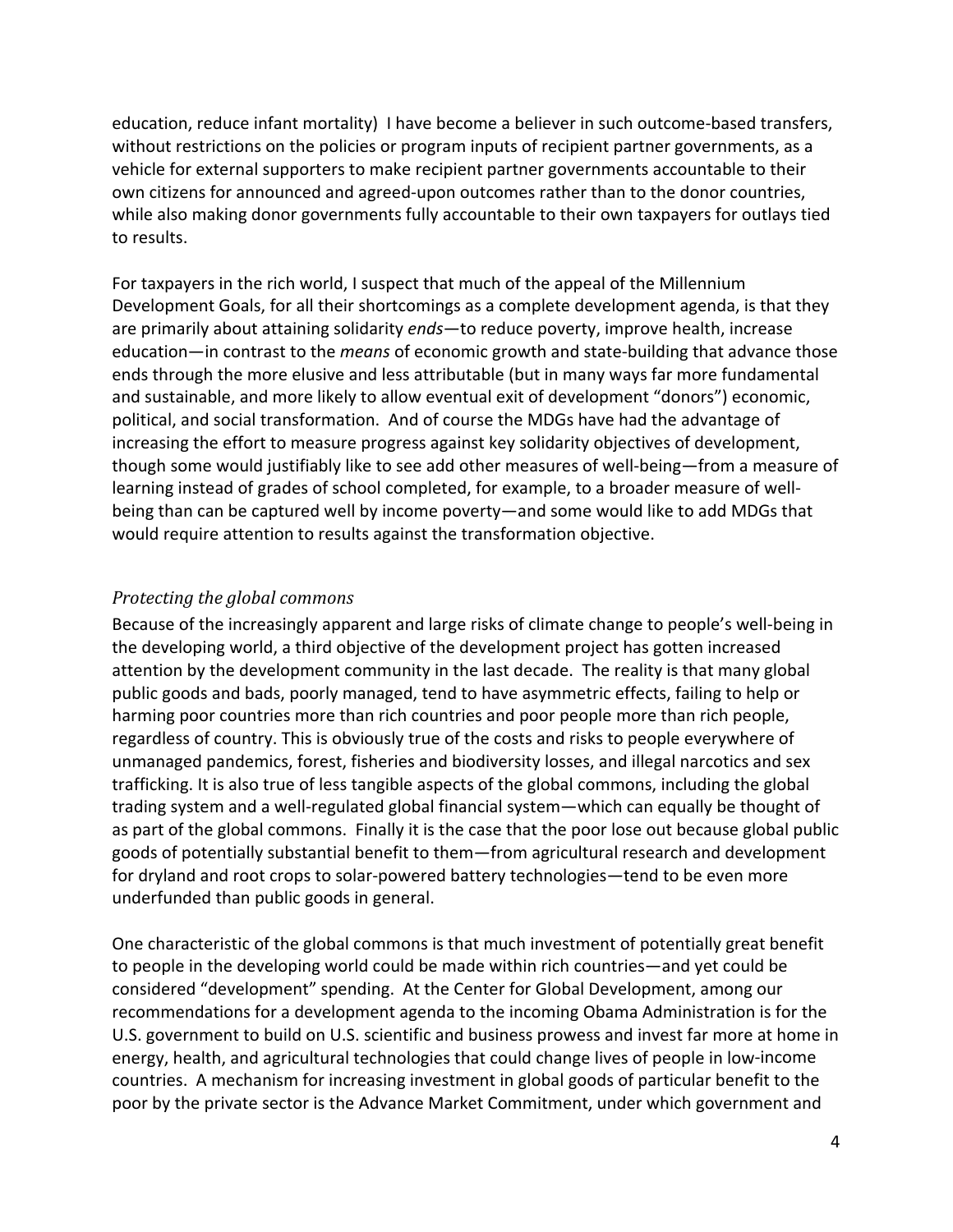other sponsors promise to pay future private providers of a particular product—a malaria vaccine or a solar cell battery ‐‐ a minimum amount, creating a commercial incentive for private investors and venture capitalists to take on the risks of research and development of the product specified.

Of course much of the work of protecting the global commons, and generating global goods that could benefit everyone, is not "development" work *per se* and should be funded not from the "development" budgets of rich and poor governments. But it would be foolhardy for development advocates not to allocate some "development" funds to the global commons, given that the risks and costs of poor management fall so heavily on the poor, and to leverage such spending in a manner that increases the likelihood of a positive development bias in the deployment of human, physical, and financial resources to deal with emerging challenges to the global commons.

Of course I do not want to exaggerate the distinction among these three objectives, especially between the transformation and solidarity objectives. All three are fundamental to securing a common future for citizens of an increasingly interconnected and interdependent global community. And all three have their counterpart of publicly financed investment (in physical infrastructure, university education) to transform underdeveloped regions such as Appalachia in the United States; solidarity programs (to provide equal opportunity for schooling), redistributive transfers (to protect the indigent and the handicapped), and social insurance (pensions, health, unemployment payments and training); and public goods regulation and expenditures (to reduce pollution, supervise banking). As with the development project, the domestic social contract does not always work perfectly—but it represents for citizens their effort in their mutual interests to use the "state" to complement the market and control for its excesses.

## **A global polity to complement the global economy**

The global economy has far outstripped the international institutions (the United Nations, the World Bank, the International Monetary Fund, and the World Trade Organization) and clubs of nations (the G‐7, more recently the newly empowered G‐20) that make up what might be called the global polity. In contrast to the sovereign state, the global polity is relatively weak and ineffective—as illustrated by the difficulty of coordinating a global response to the current economic crisis. In contrast to the democratic legitimacy of the western democracies, the global polity lacks legitimacy. At this extraordinary and difficult moment, when the development project is at great risk, and the United Nations, the IMF, and the World Bank in particular should be at the center of critical coordination on behalf of the developing world, their weakness is being painfully exposed. The progressive non‐governmental organizations see the IMF and World Bank as undemocratic and intrusive, and the rising powers in Asia show declining interest in what they view as fundamentally transatlantic institutions. Meanwhile the U.S. Congress and Western legislators chafe at adding to the apparent power and influence on international institutions. At the same time, many development technocrats view the United